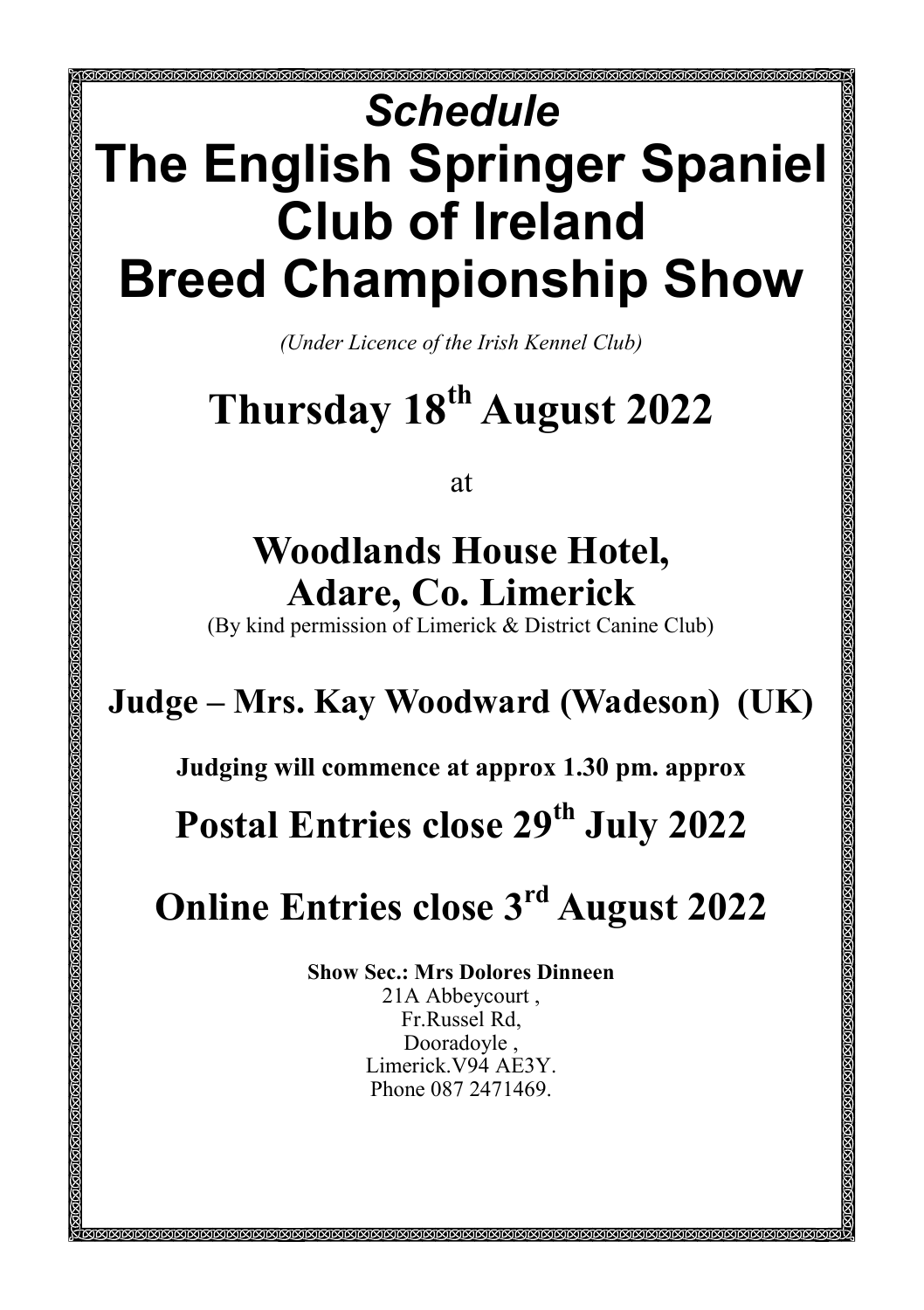#### **Introducing our judge**

Mrs. Kay Woodward (Wadeson) has judged at championship shows on several occasions including Crufts in 2012. Also judged in Finland, Holland, Sweden and Norway. We welcome Kay to judge our Club Show.

İ *The show is licensed by the Irish Kennel Club Limited and is governed by its Rules*  ......... *and Regulations.*